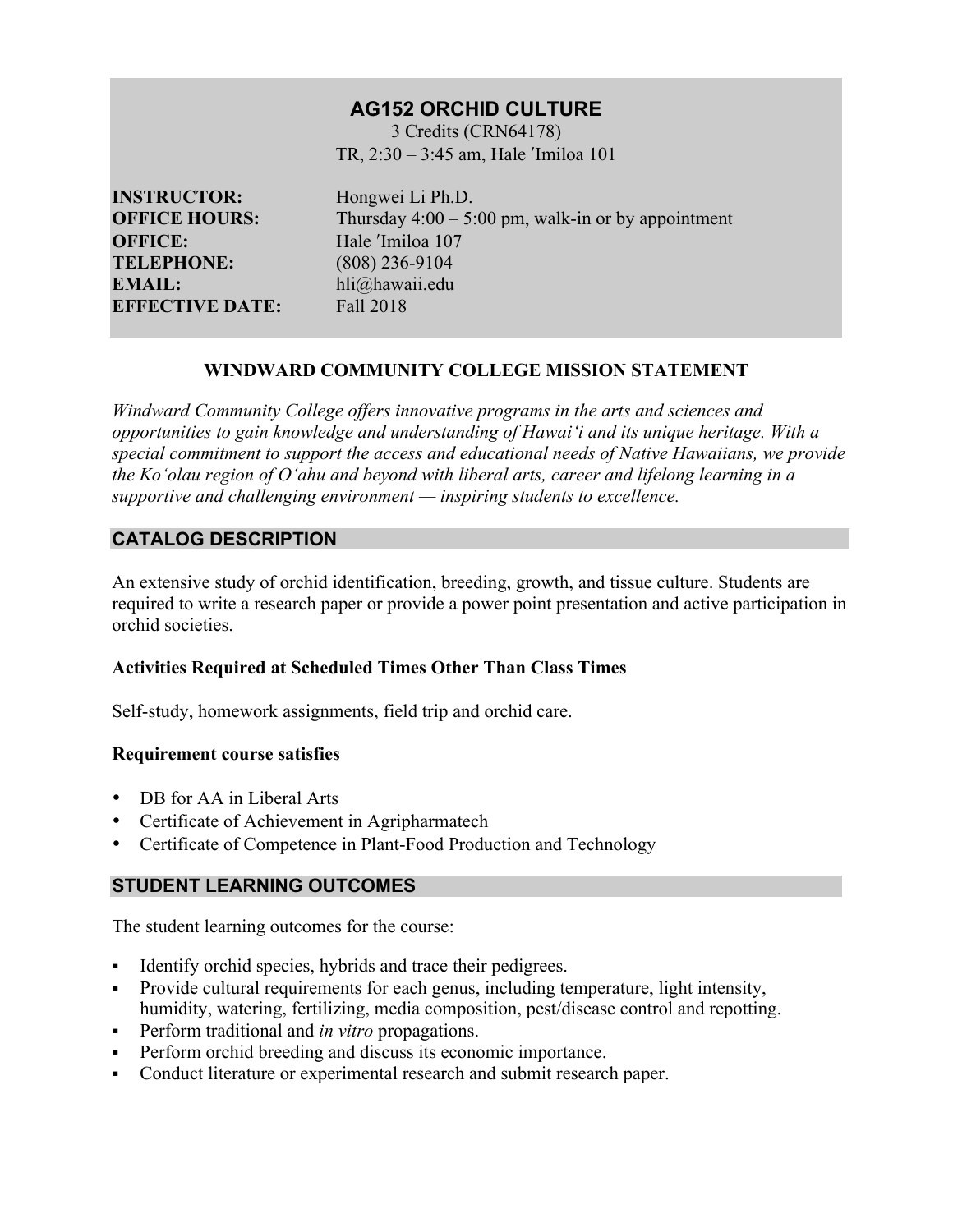## **COURSE TASKS, ASSESSMENTS AND GRADING**

#### **Course Tasks:**

- Activities in classroom: lectures, video and demonstration.
- Complete quizzes/homework assignments and review study guides
- Fieldworks: in the climate-controlled greenhouse, Bioprocessing Medicinal Garden Complex, field trips to a local orchid show.
- Reading assignments: assigned handouts prior to lectures, and literature research for preparation of research reports (oral presentation).

#### **Assessments**

- There are 5 quizzes/assignments will be given.
- There are three exams (2 midterms and one final) during the semester. Exams will consist of multiple choices, fill in the blank, matching and short answer questions.

*NOTE: Make-up quizzes/exams* will only be given with a valid reason (i.e. medical or other emergency) on the FIRST day you return to class. In such a circumstance, you should make every reasonable attempt to contact the instructor as soon as possible before the exam. There is *No early or make-up exam for the final.*

- Research topic presentation: literature research and oral presentation on a selected orchid species.
- Field trip to Honolulu Orchid Society Orchid Show: volunteer and write an essay.
- Orchid care: take care an assigned orchid plant through the semester.
- Tissue culture: establish and maintain an orchid tissue culture without contamination.

### **Grading**

The total possible points:

| Exams $(3)$                       | 300 | points |
|-----------------------------------|-----|--------|
| Quizzes /Assignments (5)          | 100 | points |
| Filed trip (volunteer and essay)  | 50  | points |
| Orchid care                       | 50  | points |
| Tissue Culture                    | 50  | points |
| Research topic presentation $(1)$ | 50  | points |
|                                   |     |        |
| Total                             | 600 | points |

Grading is based on the percentage of total points earned. Final Grades will be assigned as follows:

- A - 90% or above in total points.
- B - 80-89% of total points.
- C - 70-79% of total points.
- D -  $60-69\%$  of total points.
- F - Below 60% of total points

I (incomplete) grade is given at the instructor's option when a student has failed to complete a small part of a course because of circumstances beyond his or her control. It is **your responsibility** to contact the instructor to make up the incomplete work with a minimum level (or better) of achievement. Failure to satisfactorily make up incomplete work within the appropriate time period will result in a grade change for "I" to the contingency grade identified by the instructor.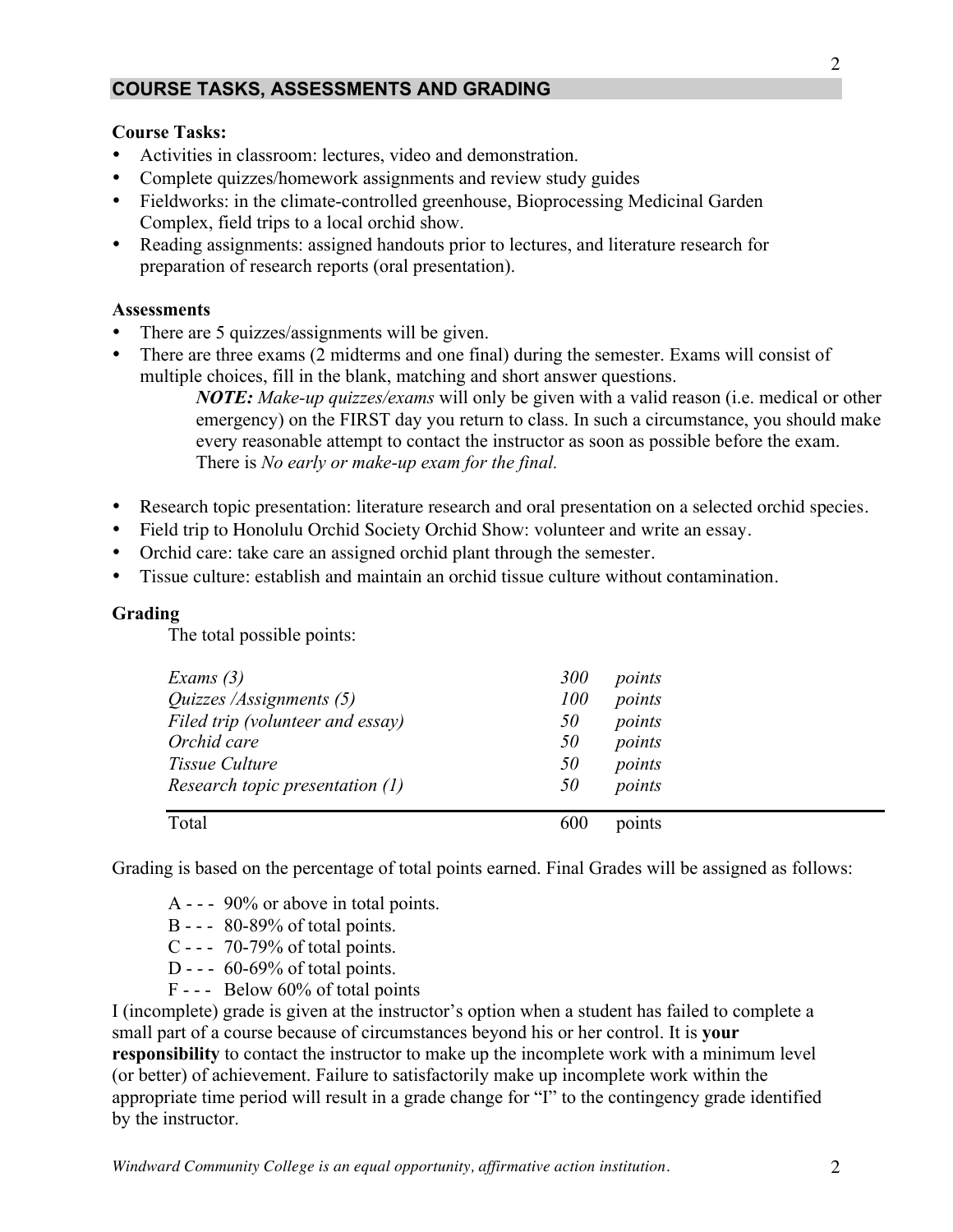### **LEARNING RESOURCES**

- Course materials: https://laulima.hawaii.edu/
- American Orchid Society http://www.aos.org/
- White, I. 2016. Ethnopharmacognosy Series V: Pharmaceutical and Nutraceutical Values of Vanda Miss Joaquim. Windward Community College
- Handouts.

#### **DISABILITIES ACCOMMODATIONS**

If you have a physical, sensory, health, cognitive, or mental health disability that could limit your ability to fully participate in this class, you are encouraged to contact the Disability Specialist Counselor to discuss reasonable accommodations that will help you succeed in this class. Ann Lemke can be reached at 235-7448, lemke@hawaii.edu, or you may stop by Hale 'Ākoakoa 213 for more information.

#### **TITLE IX**

Title IX prohibits discrimination on the basis of sex in education programs and activities that receive federal financial assistance. Specifically, Title IX prohibits sex discrimination; sexual harassment and gender-based harassment, including harassment based on actual or perceived sex, gender, sexual orientation, gender identity, or gender expression; sexual assault; sexual exploitation; domestic violence; dating violence; and stalking. For more information regarding your rights under Title IX, please visit: https://windward.hawaii.edu/Title\_IX/.

Windward Community College is committed to the pursuit of equal education. If you or someone you know has experienced sex discrimination or gender-based violence, Windward CC has resources to support you. To speak with someone confidentially, contact Karla Silva-Park, Mental Health Counselor, at 808-235- 7468 or karlas@hawaii.edu or Kaahu Alo, Designated Confidential Advocate for Students, at 808-235- 7354 or kaahualo@hawaii.edu. To make a formal report, contact the Title IX Coordinator at 808-235-7393 or wcctix@hawaii.edu.

#### **ACADEMIC INTEGRITY**

Work submitted by a student must be the student's own work. The work of others should be explicitly marked, such as through use of quotes or summarizing with reference to the original author.

Students can upload papers to http://www.TurnItIn.com to have papers checked for authenticity, highlighting where the paper potentially fails to appropriately reference sources.

In this class, students who commit academic dishonesty, cheating or plagiarism will have the following consequence(s): Students will receive a failing grade for plagiarized assignments. All cases of academic dishonesty are referred to the Vice Chancellor for Student Affairs.

#### **ALTERNATE CONTACT INFORMATION**

If you are unable to contact the instructor, have questions that your instructor cannot answer, or for any other issues, please contact the Academic Affairs Office:

*Windward Community College is an equal opportunity, affirmative action institution.* 3 Location: Alakai 121 Phone: 808-235-7422 Email: wccaa@hawaii.edu